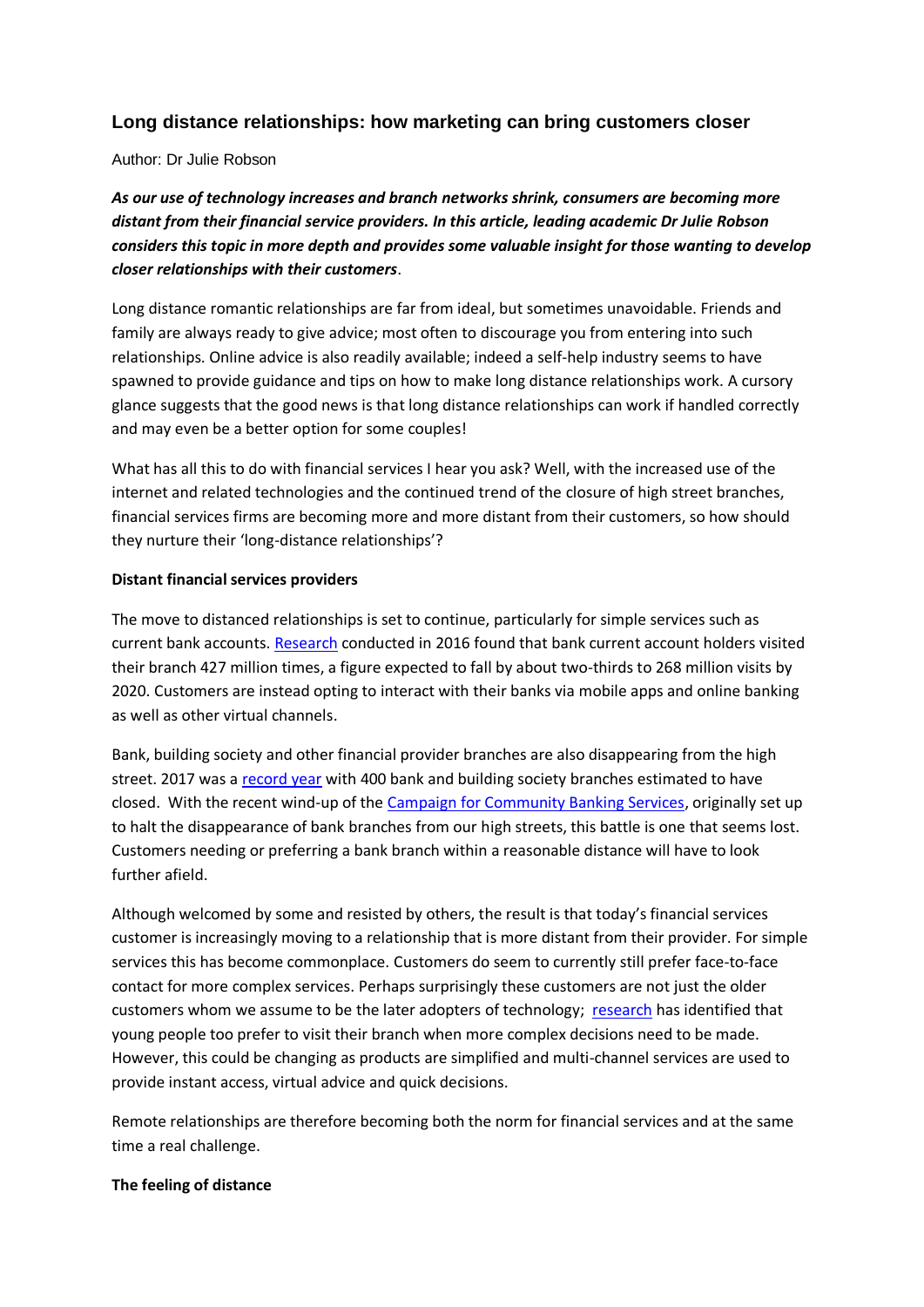Although our common sense approach to distance is to assume it is a hard and tangible measure, i.e. the space between two points; distance or rather our feeling of distance can be subjective. After all, physically close relationships can also feel distant. As human beings we construe distance in many different ways. Distance, or its reverse, closeness, can be more about perceptions and feelings; which is why some long distance relationships not only work, but flourish.

Psychologists call this psychological distance, which is the extent to which a consumer feels or perceives distance (or closeness) between themselves and the firm. Psychological distance is an important concept for marketers as the greater the perceived distance, the higher the level of distrust a consumer will experience and the less likely they are to engage and ultimately purchase from that firm.

Physical and psychological distance are related but imperfectly correlated. In other words, a long distance does not have to 'feel' far away. Steps can be taken to make the customer feel closer than they physically are.

## **Increasing closeness**

Early experiments seeking to identify ways to reduce psychological distance identified simple tactics. For example, the inclusion of images of office buildings and their location to increase tangibility and reduce perceived distance or the addition of the names or images of key personnel and service staff to improve social proximity, another form of psychological distance. Both suggestions appear quite dated in today's digital world where technology provides the means to regularly keep in touch with customers, provide a tailored service and reduce complexity.

The various bank and fintech apps enable customers to receive regular updates on their bank accounts. This regular communication can help to reduce psychological distance as the customer receives repeated exposure to the bank brand and its services which aids familiarity and perceived closeness. The information received is also of benefit as it helps them to manage their finances. Clearly this service can help reduce psychological distance, but the question is whether it goes far enough to create a close relationship? The answer, is most likely a 'no' as the interaction is essentially one dimensional. Closeness will be increased where there is greater interaction, for example by using a chatbot, designed to convincingly replicate how a person would behave as a conversational partner.

It is also easy to confuse psychological distance with good customer service; there is of course a relationship between the two. However good customer service should be a 'given', something that all financial institutions deliver. It is excellent customer service, going beyond what is expected that can deliver a closer relationship between the firm and customer. This is a special, caring relationship where the financial institution is demonstrating that they have their customers' best interests at heart.

Good relationships are also based on a good understanding of your partner. Financial institutions have a wealth of data about their customers and with Big Data analytics it is now easier than ever to communicate this understanding to customers. Big Data can be used to re-target and re-engage with customers across different channels in a consistent and seamless manner. The ability to recognise